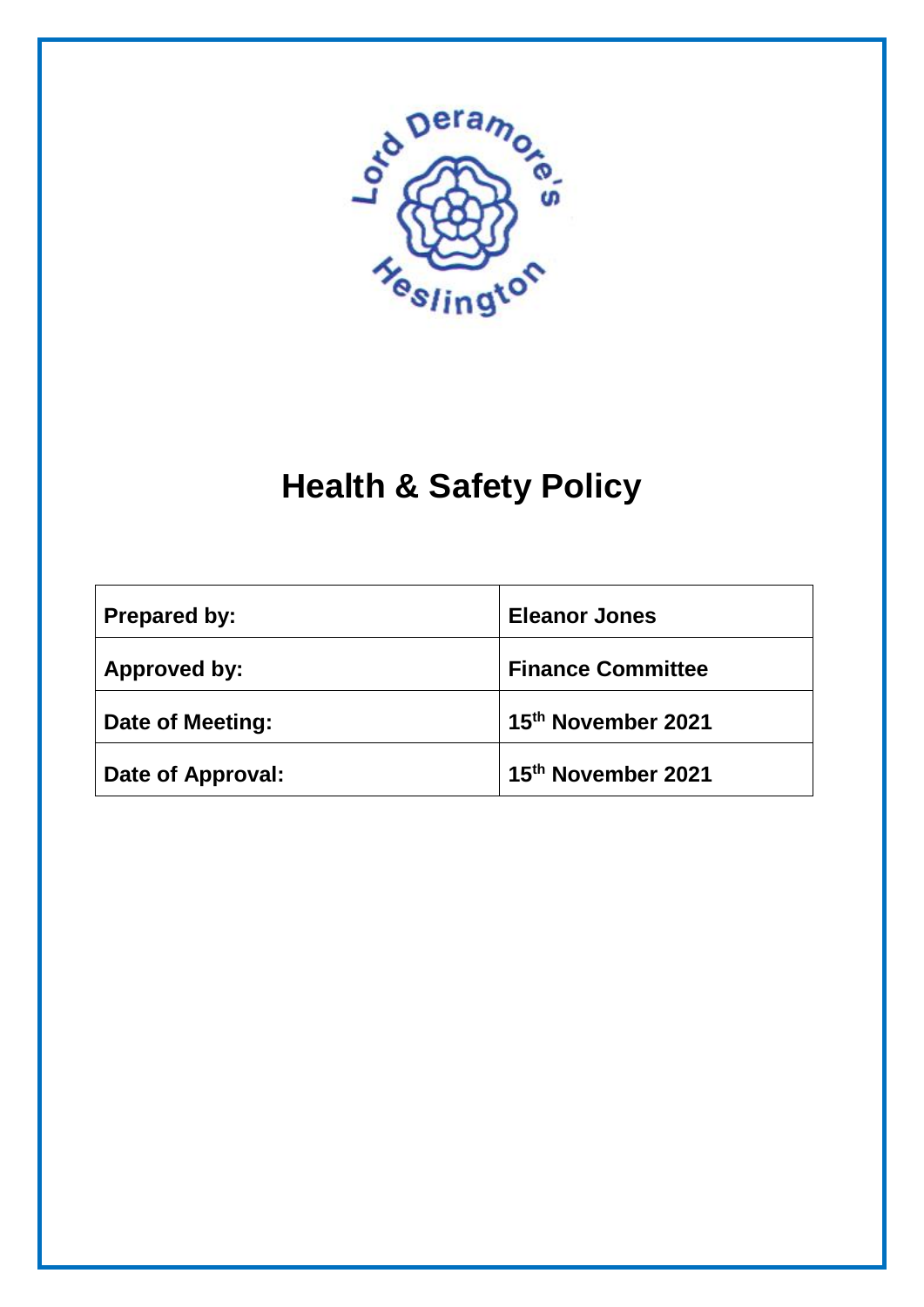## **Contents**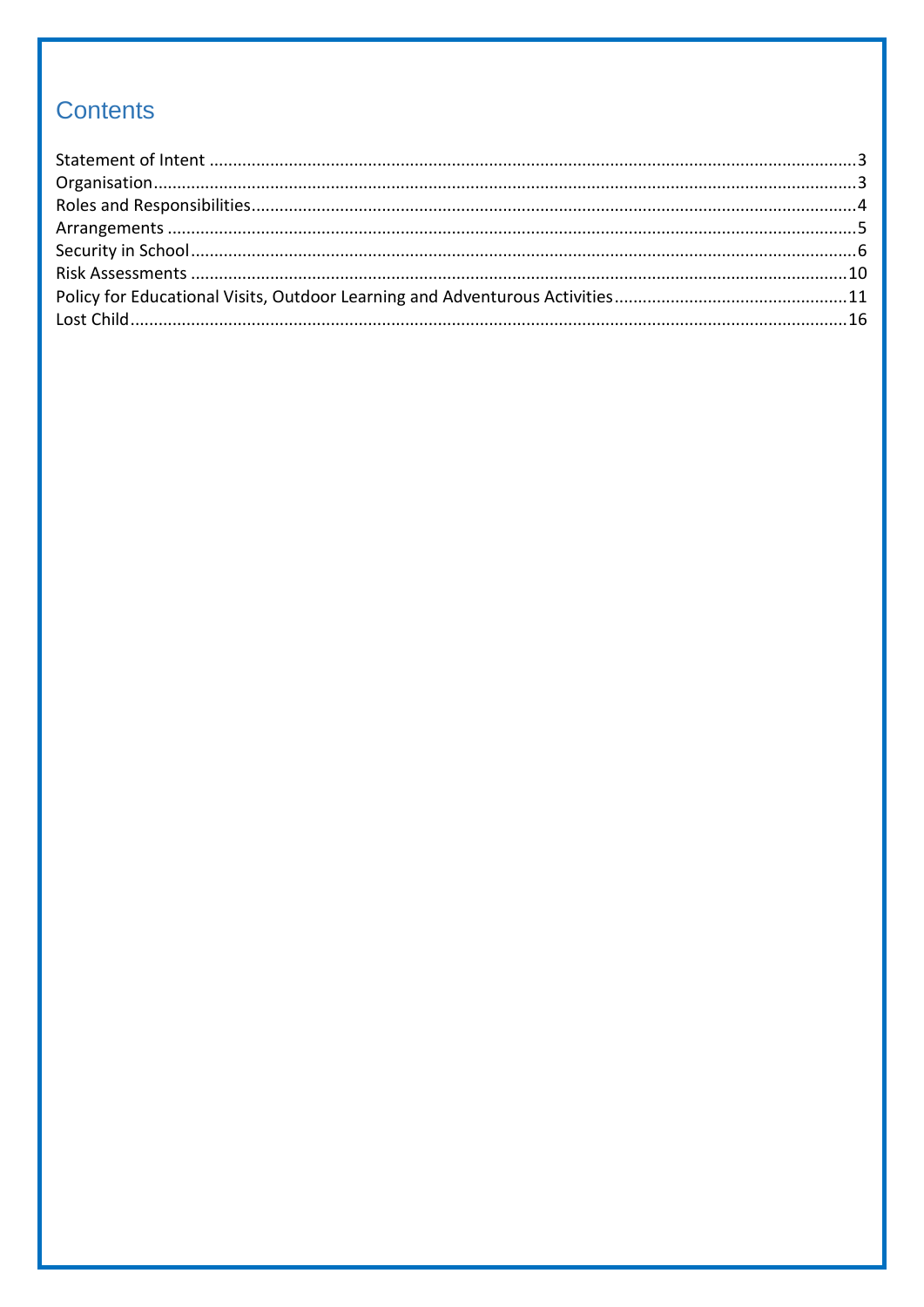## <span id="page-2-0"></span>**Statement of Intent**

School management at Lord Deramore's Primary School believes that ensuring the health and safety of staff, pupils and visitors is essential to the success of the school.

We are committed to:

- Reducing accidents and work-related ill health as far as reasonably practicable
- Ensuring compliance with statutory requirements as a minimum standard
- Assessing and controlling risks from curriculum and non-curriculum work activities on and off school premises
- Providing a safe, healthy and secure working and learning environment for staff and pupils
- Ensuring safe working methods and providing and maintaining safe work equipment
- Providing appropriate health and safety information, instruction, supervision and training
- Consulting with employees and their representatives on health and safety matters
- Monitoring and reviewing our risk assessment systems and control measures to ensure that they are effective
- Setting targets and objectives to develop a culture of continuous improvement
- Ensuring adequate welfare facilities exist throughout the school for all
- Ensuring adequate resources are made available for effective health and safety risk management
- Learning from our own health and safety experiences and sharing learning opportunities with other schools and to implement controls where appropriate
- Selecting and engaging competent contractors who work safely
- Providing adequate first aid cover and occupational health support

To ensure the above commitments can be met the City of York Council Safety Management System (SMS) has been adopted. All governors, staff and pupils will play their part in its implementation.

#### <span id="page-2-1"></span>**Organisation**

In order to achieve compliance with the Statement of Intent, specified roles within the school's management structure will have additional responsibilities assigned to them as detailed below.

#### **The Headteacher**

The Head Teacher has the following health and safety management responsibilities – to ensure:

- The school is following the CYC Safety Management System and that appropriate arrangements exist within the school to effectively manage risks
- Sufficient resources are made available in respect of finance, time, equipment and people to deliver a safe and healthy school environment
- Staff understand and accept their health and safety roles and responsibilities in ensuring effective health and safety management within the school
- Consultation takes place with staff and their representatives on health and safety matters
- Effective communication of health and safety information to all staff and contractors
- Systems are in place for the provision of suitable and timely health & safety training for staff
- Systems are in place for undertaking specific requirements set out in the compliance notes within the SMS
- The need for continuing improvement in local health & safety performance is promoted within their school and also for sharing experiences with peers across CYC
- Educational visits/off site learning is managed in line with the Evolve system adopted by CYC
- Staff have a sensible approach to health and safety within all of the school's activities

#### **The Governing Body**

The Governing Body has the following responsibilities - to ensure: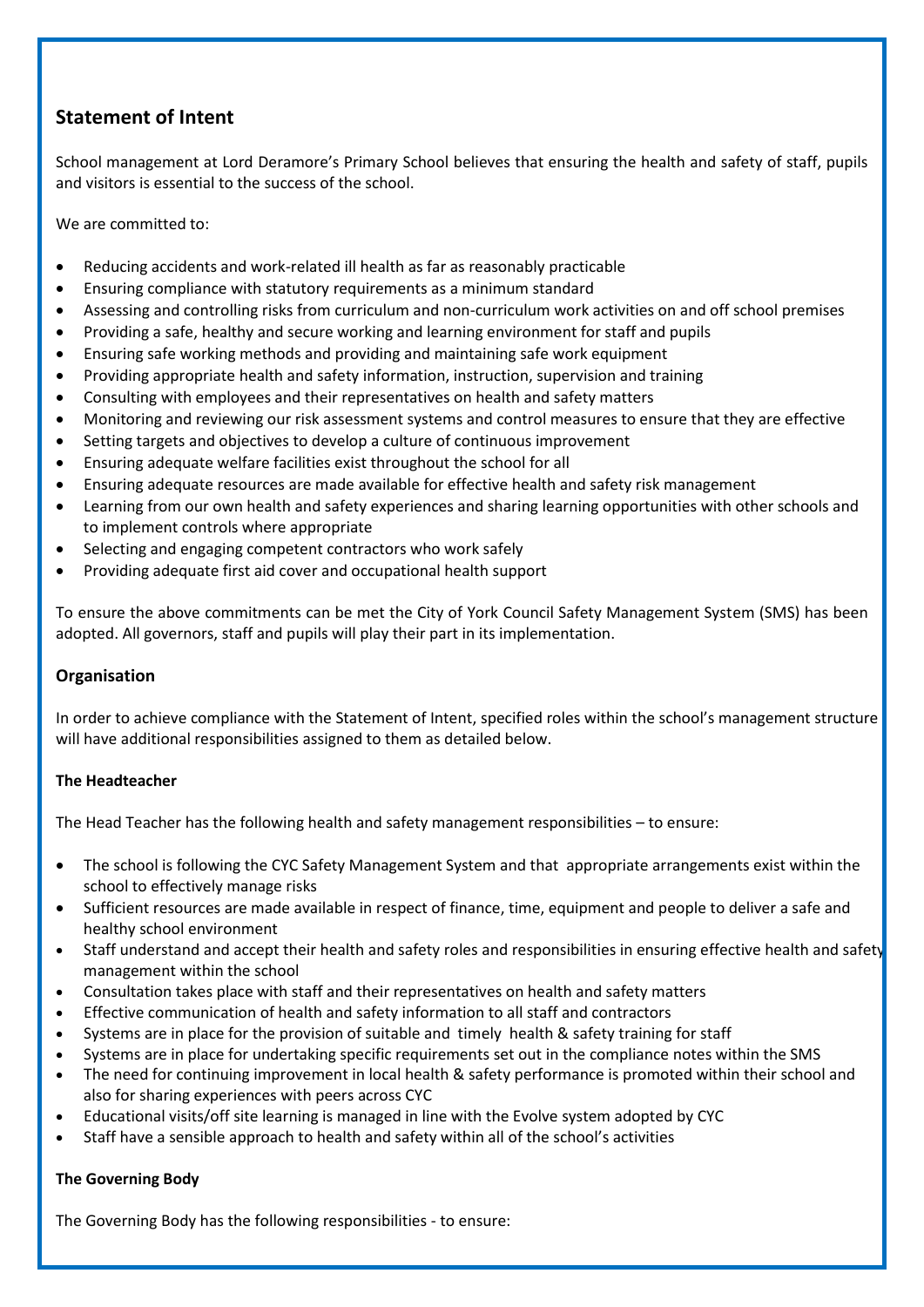- The CYC health and safety management system is being implemented effectively
- Competent advice is sought from CYC Health, Safety and NYCC Wellbeing Team at appropriate times and implemented
- Persons have sufficient experience, knowledge and training to safely perform tasks required of them
- The head teacher and other school leaders develop a sensible approach to health and safety management ensuring a proportionate response to reducing health and safety risks in the school
- Clear procedures are created to assess risks and put in place sensible/proportionate control measures and safe systems of work.
- Sufficient resources are made available in respect of time, finance, equipment and people to ensure a safe and healthy learning environment
- Only contractors who are capable of working safely are selected and engaged for higher risk work they are accredited by a SSIP (Safety Scheme in Procurement) member organisation, this includes any sub-contractors
- Health and safety performance is measured both actively and reactively
- The school's health and safety policy and performance is reviewed as a minimum annually or when there is a change of head teacher or Chair of Governors

#### **Teachers & all support staff**

As part of their normal work activities in and out of school, teachers and all support staff shall:

- Take reasonable steps to safeguard their own health and safety and that of others including pupil and colleagues
- Cooperate with colleagues and others including contractors and other CYC employees to ensure the school remains safe
- Raise any health and safety concerns with the head teacher
- Discharge any specific health and safety duties in accordance with current CYC Safety Management System instructions
- Attend health and safety training as directed by the head teacher

#### <span id="page-3-0"></span>**Roles and Responsibilities**

The head teacher may delegate responsibilities to the school business manager or a person in a similar role as outlined in the SMS, specifically to:

- Co-ordinate and manage the annual risk assessment review and revision process for the school in line with the SMS
- Co-ordinate the workplace inspection and active monitoring process in line with the SMS
- Make provision for the inspection and maintenance of work equipment throughout the school, including the statutory examination and testing of specific equipment
- Manage the keeping of records of all health and safety activities
- Ensure that staff are adequately instructed in health and safety matters in connection with their specific work place and the school generally
- To co-ordinate the control of contractors on school premises when work is being undertaken in line with the SMS.

The following roles are delegated where appropriate (if not delegated the head teacher assumes responsibility):

| <b>Richard Frost</b> |
|----------------------|
| <b>Matthew Mason</b> |
| <b>Eleanor Jones</b> |
|                      |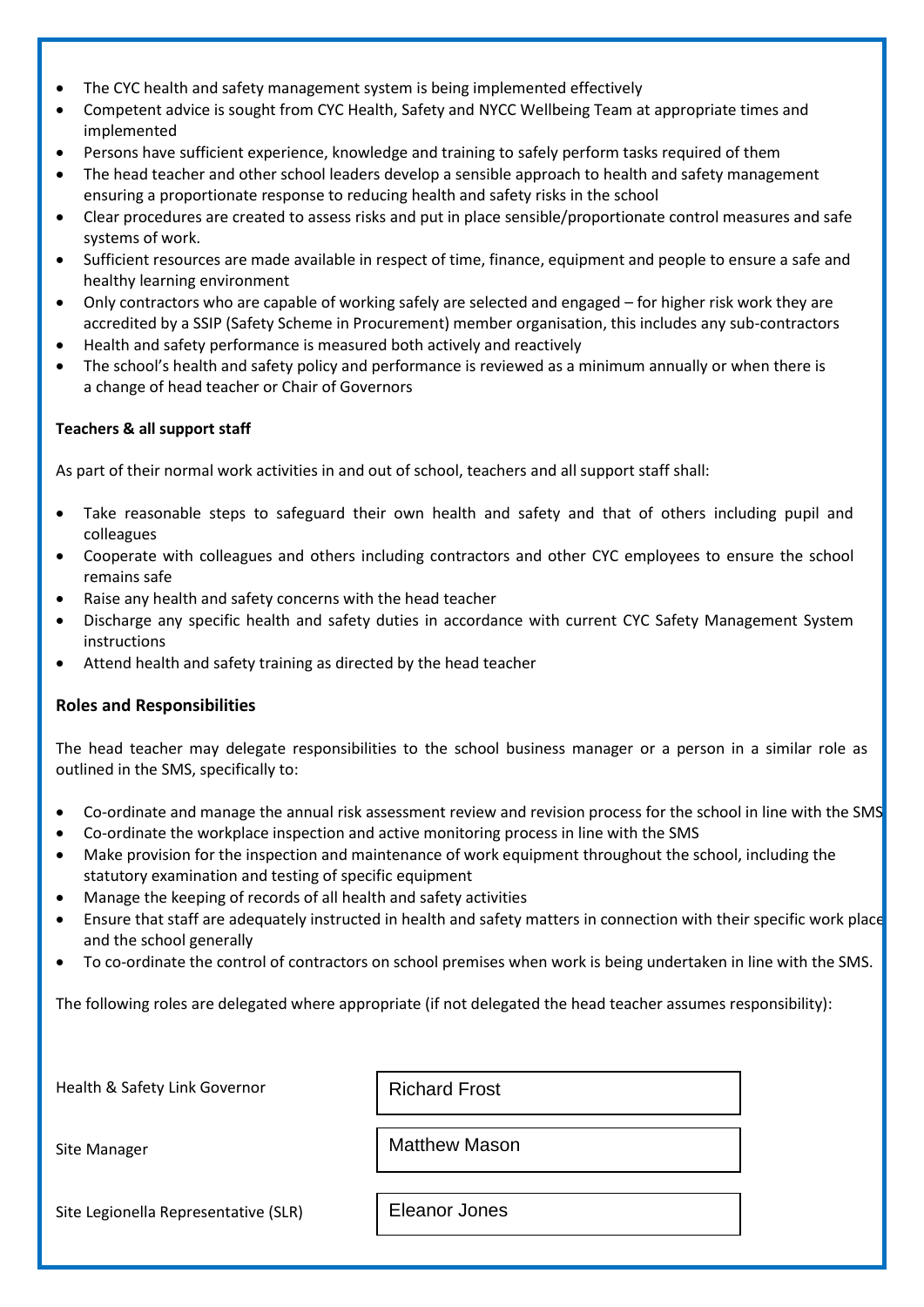Responsible person for fire safety (RPFFS)

First Aiders

James Rourke and Eleanor Jones

Rachel Carr, Adam Sharpe, Kim Arthur, Claire Thompson

Educational Visits Coordinator

Eleanor Jones and Mark Richards

All staff have a responsibility to advise the head teacher of situations or activities that are potentially hazardous to the health and safety of staff, pupils and visitors. Other staff will have tasks allocated to them relevant to their curriculum roles and responsibilities.

#### <span id="page-4-0"></span>**Arrangements**

The school will adopt the arrangements found within the compliance notes in the CYC Safety Management System which can be found on York Education:

<https://www.yorkeducation.co.uk/plusv2/ab746936-02d4-4358-86da-40b63fd29746>

- Asbestos
- Bed Rails
- Children and Young Persons in the Workplace
- Confined Spaces
- Construction Design Management (CDM)
- Contractors
- Display Screen Equipment (DSE)
- Electricity at Work
- Fire Prevention and Control
- First Aid
- Flammable Liquids
- Food Safety
- Gas
- Hand Arm Vibration
- Hazardous Substances (COSHH)
- Incident Reporting & Investigation
- Infection Control
- Joint Consultation
- Lone Working
- Manual Handling
- New and Expectant Mothers
- Noise
- Occupational Health
- Permits to Work
- Personal Protective Equipment (PPE)
- Pressure Systems
- Risk Assessment
- Slips, Trips & Falls
- Stress
- Suspicious Packages and Bomb Threats
- Training and Instruction
- Violence & Aggression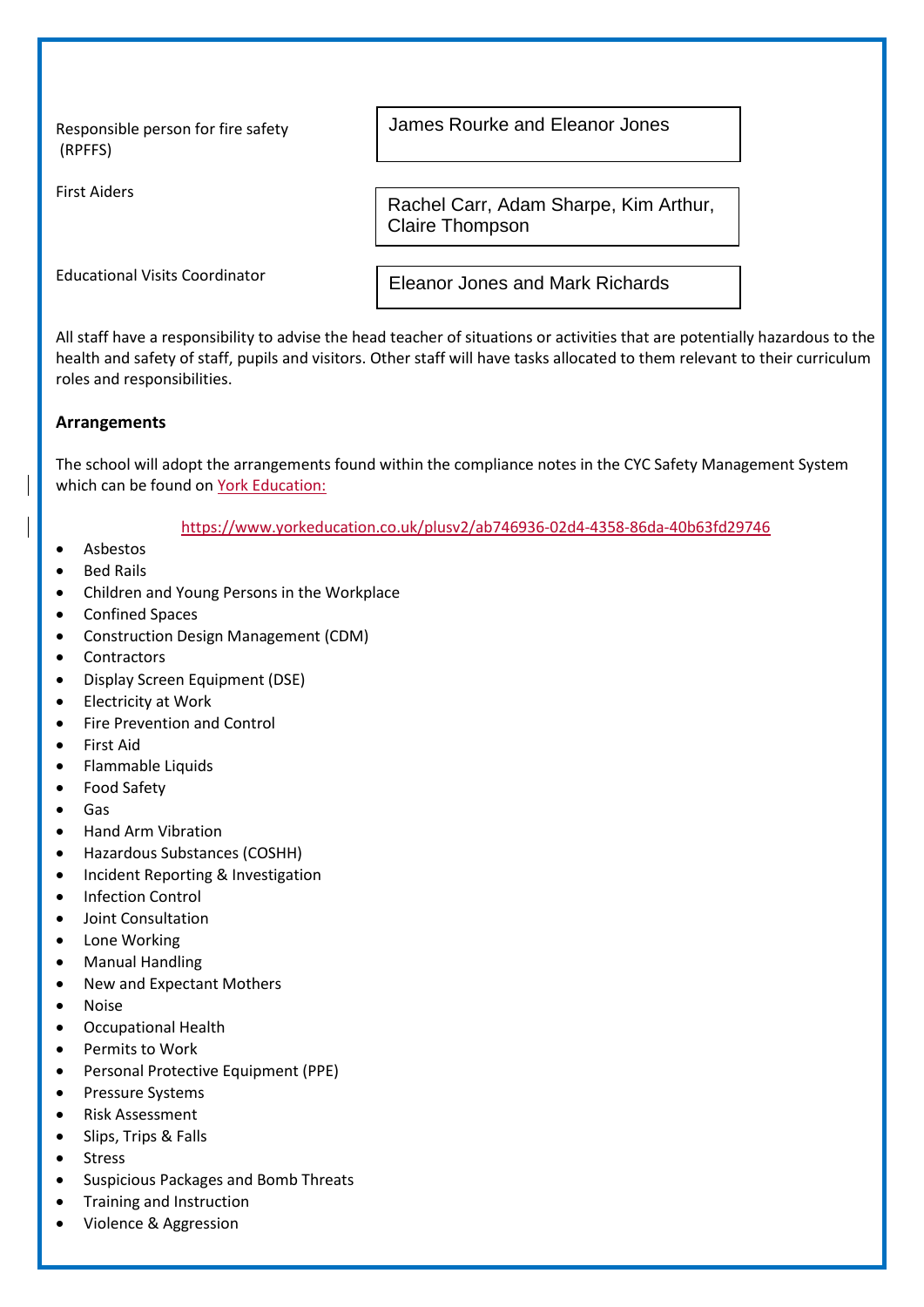- Water Systems (including Legionella)
- Work Equipment
- Worker Styles
- Working at Height
- Working Time Regulations
- Workplace Inspections
- Workplace Transport

#### <span id="page-5-0"></span>**Security in School**

At Lord Deramore's Primary School, the pupils should work and learn in a safe and secure environment. Parents need to be confident that the school provides such an environment. Staff should feel that the Governing Body has done everything it reasonably can to make the school a safe place in which to work.

#### **Roles and responsibilities**

Overall school security is the responsibility of the Governing Body. The Headteacher is responsible for implementing the security procedures.

#### **Governing Body**

The Governing Body has drawn up and agreed the security procedures in consultation with the school community. The Finance Committee is responsible for Health & Safety, including school security. It meets each term to review safety, including security, and reports to the full Governing Body.

#### **Headteacher**

The Headteacher will ensure that standard procedures are in place to minimise risk and that all staff are fully aware of the security arrangements and of their own responsibilities, receiving such training as is necessary to fulfil those responsibilities. The Headteacher will ensure that parents and pupils are fully informed about the Security procedures and will encourage them to support its implementation. There are regular risk assessments of security every term and regular routine security checks. Advice is obtained from the Police on security matters, where necessary, and all crimes are reported to the Police. The Headteacher reports regularly to the Governing Body and, where appropriate, the LA/other Advisory Body e.g. Health and Safety Executive. The Headteacher is responsible for the security of the premises during the school day; in his absence a member of SLT assumes this responsibility. Outside school hours the Site Manager will assume this responsibility.

#### **Staff**

Teaching and non-teaching staff should be aware of the security procedures and know how to:

- protect pupils from harm;
- guard against assault;
- safeguard property;
- contact the Police/emergency services;
- implement the emergency procedures and disaster plan.

New members of staff are informed of the school's security procedures and of their responsibilities before taking up their posts.

#### **Pupils**

As the children progress through the school, they are made increasingly aware of the security procedures. They will be encouraged to assist with these procedures when possible. Within the PSHE (Personal, Social and Health Education) and Citizenship curriculum and SEAL (Social and Emotional Aspects of Learning), pupils will be taught about personal safety and social responsibilities.

#### **Parents**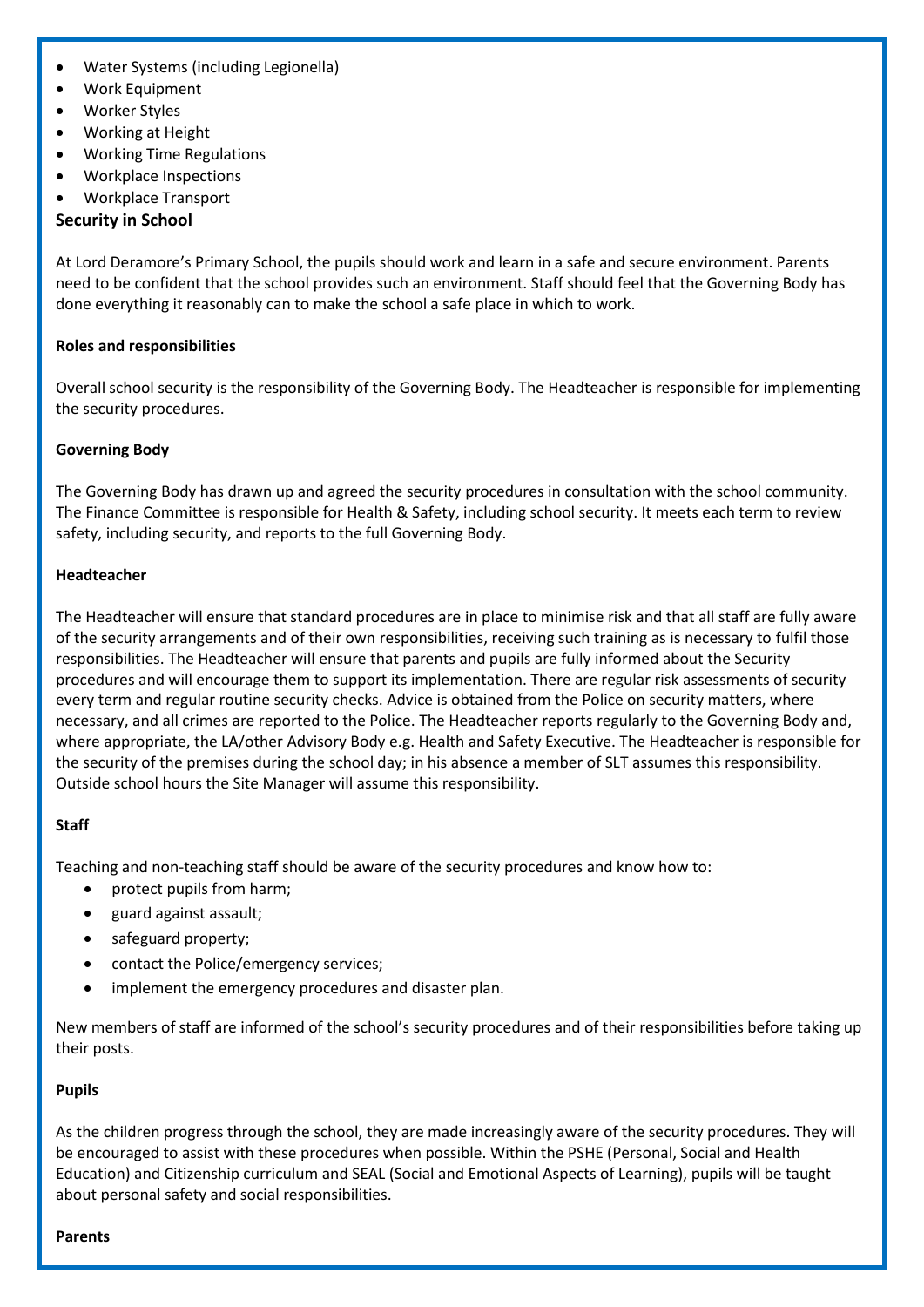The parents of pupils at Lord Deramore's Primary School are kept fully informed of security procedures, and of their responsibilities when visiting the school, in the:-

- Pre-school Parents' Evening discussion
- School newsletter
- Individual letters
- School website

#### **Police/Local Community**

The school values co-operation from the local Police and community in assisting security arrangements for the school site and the surrounding area. The school communicates regularly with the local community support officer on security matters. Local residents are encouraged to report incidents directly to the Police. The Police are called immediately if there is an incident of a violent, aggressive, or abusive nature. The Police and local schools are informed on current matters of concern, for example if a stranger is spotted loitering outside the school.

#### **Security Strategies**

#### **Control of access**

The school has a policy of welcoming visitors; however, we realise that problems can occur with angry parents, disaffected young people, criminal trespass or even child abduction or assault. To minimise the risk to the school community, especially the children, we have introduced procedures to limit access to the school site.

#### **School grounds**

Access to the car park to front of the main entrance is limited to disabled access, staff, contractors, and deliveries. Children enter the school grounds via the pedestrian gates. During the school day, the pedestrian gates are locked, visitors and late arrivals should then enter through the front entrance, marked visitors' entrance. Parents are not allowed to drive their cars into the school car park as this is a small area and has insufficient space to meet the requirements of all the staff. Parking is difficult in the school vicinity; parents/carers are requested to walk to school wherever possible. If a stranger is seen on the school grounds, a member of staff should establish his or her identity and the reason for the visit. If the reason is not legitimate, the stranger will be asked to leave.

#### **Access to the school building**

To prevent unauthorised or unknown visitors entering school during the school day, access can only be gained through the main entrance. The office door is locked when the office is unoccupied. All visitors to the school should report to the main school office, which is clearly marked. In the first instance, the administrative staff will meet visitors; they will be expected to provide ID, asked to sign in and give the reason for their visit. All visitors are expected to wear a badge before they are allowed into the main part of the school.

The School Administrator or Site Manager escorts visitors to the relevant member of staff requested or they are asked to take a seat while the member of staff is contacted. The member of staff then comes to collect the visitor.

No visitor should be given unsupervised access to the school; this includes parents/carers. All children and staff are alert to unrecognised adults in school. Children should report strangers to the nearest member of staff. If a stranger is noticed in school, staff should establish his or her identity and reason for the visit.

If, at any time, an unsatisfactory reason is given, or proof of identity cannot be produced then the member of staff concerned should ask for assistance from the nearest colleague. The unauthorised person is asked to leave and escorted from the premises. If that person refuses, becomes aggressive or damages property, no attempt should be made by staff to eject the intruder and the Police should be called immediately.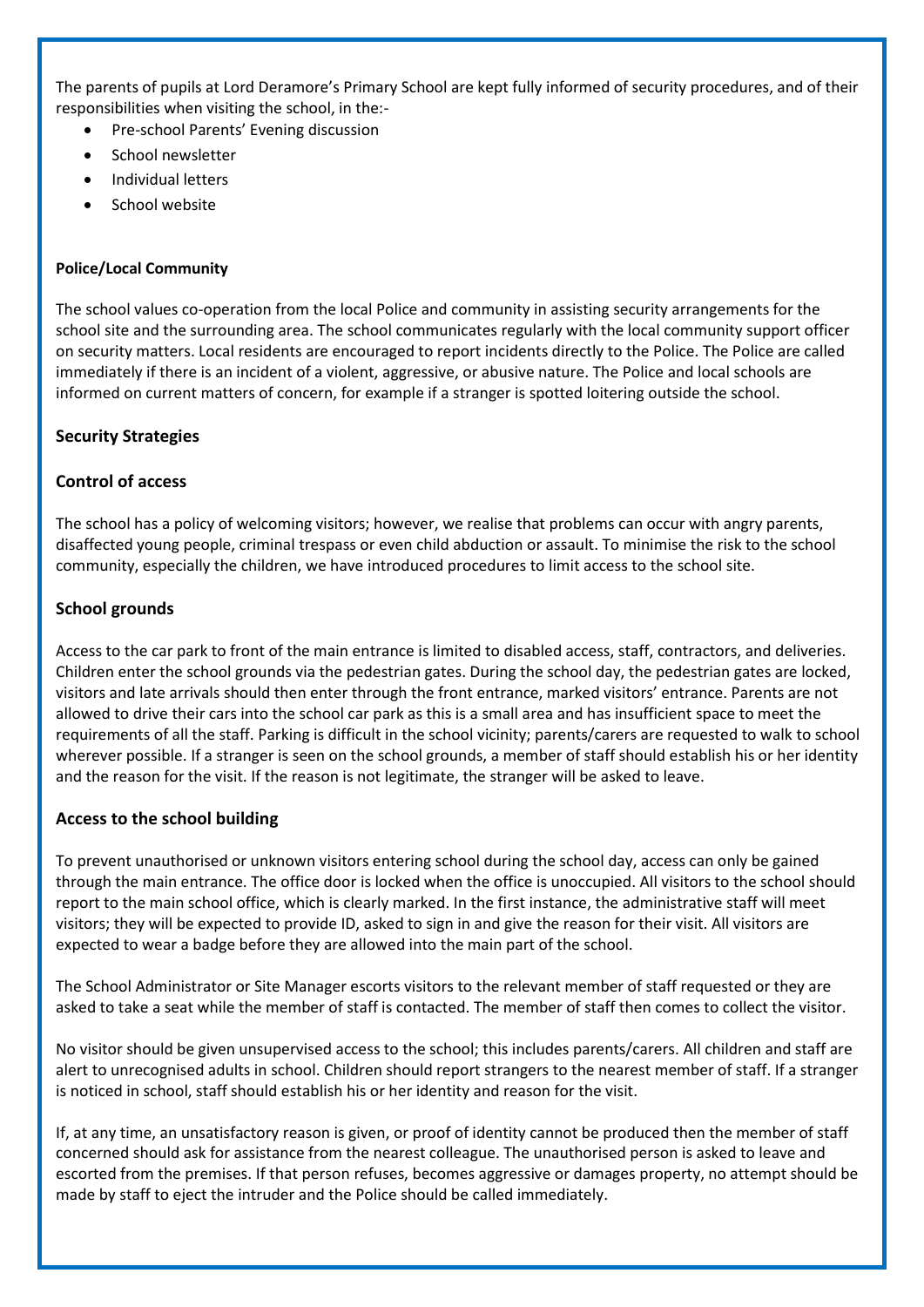Parents have permission to enter the school premises. However, they should act as any other visitor to the school, complying with the appropriate school arrangements. They should not roam at will around the school, enter classrooms or interfere with members of staff carrying out their professional duties.

If parents wish to take their child/children out of school during the school day, they should inform the School Office. A request to take a child out of school must be made in advance in writing on the school form requesting leave of absence.

No child is allowed out of school for an appointment during the day, unless a known adult arrives to collect him or her and reports to the office and signs the child in and out. Prior notice must be given to the school.

#### **Trespass**

The school is not a public place to which any member of the public is entitled to have access. Any person who enters without permission is a trespasser; trespassers are asked to leave. If a trespasser refuses to leave the school premises, causes a disturbance, or enters after being requested to leave, such behaviour could constitute a criminal offence.

If a parent causes a disturbance, becoming abusive or violent towards a pupil, member of staff or another parent, the Headteacher may revoke the parent's permission to be on the premises by taking the following action.

- The parent can be asked to leave and will be told 'I am withdrawing your permission to be on the school premises'.
- If the parent still refuses to leave willingly, the Police will be called.
- A formal letter can be sent from the Headteacher/LA or Governing Body, confirming the parent's permission to visit the school has been revoked and that there is a five-day period in which to make representation.

Formal notification is important, as human rights are being affected. Extra information can be obtained from the LA Personnel Guidance.

The Police should be called immediately if there is an incident that is causing concern of an aggressive, abusive, or violent nature.

#### **Entering school at the start of the day**

School has an open-door policy at the start of the school day. Doors open at 8.40am and are closed at 8.50am. Early Years and KS1 parents/carers drop children off at the classroom door. The main playground gates are shut 8.50 – 9.00am. All late arrivals enter school via the main reception.

#### **Leaving school at the end of the day**

School finishes at 3.15pm. Staff in Early Years and KS1 hand children over to parents/carers. Children in KS2 leave their classrooms independently.

In Key Stage 2, arrangements for collection from school are usually made between parents and children. Some older children (Year 3 upwards) have parental permission to go home alone. Children know that if the adult who should collect them has not arrived, they should come straight back into the building and stay with their teacher. After ten minutes, if no one has arrived, the teacher takes the child to the office and telephones to establish the reason for the delay. The child stays outside the office until an authorised adult arrives. No child is allowed to leave unless we are sure they are safe.

Parents should inform the child's class teacher if 'special' collection arrangements need to be put into place for their child.

#### **Supervision of school grounds**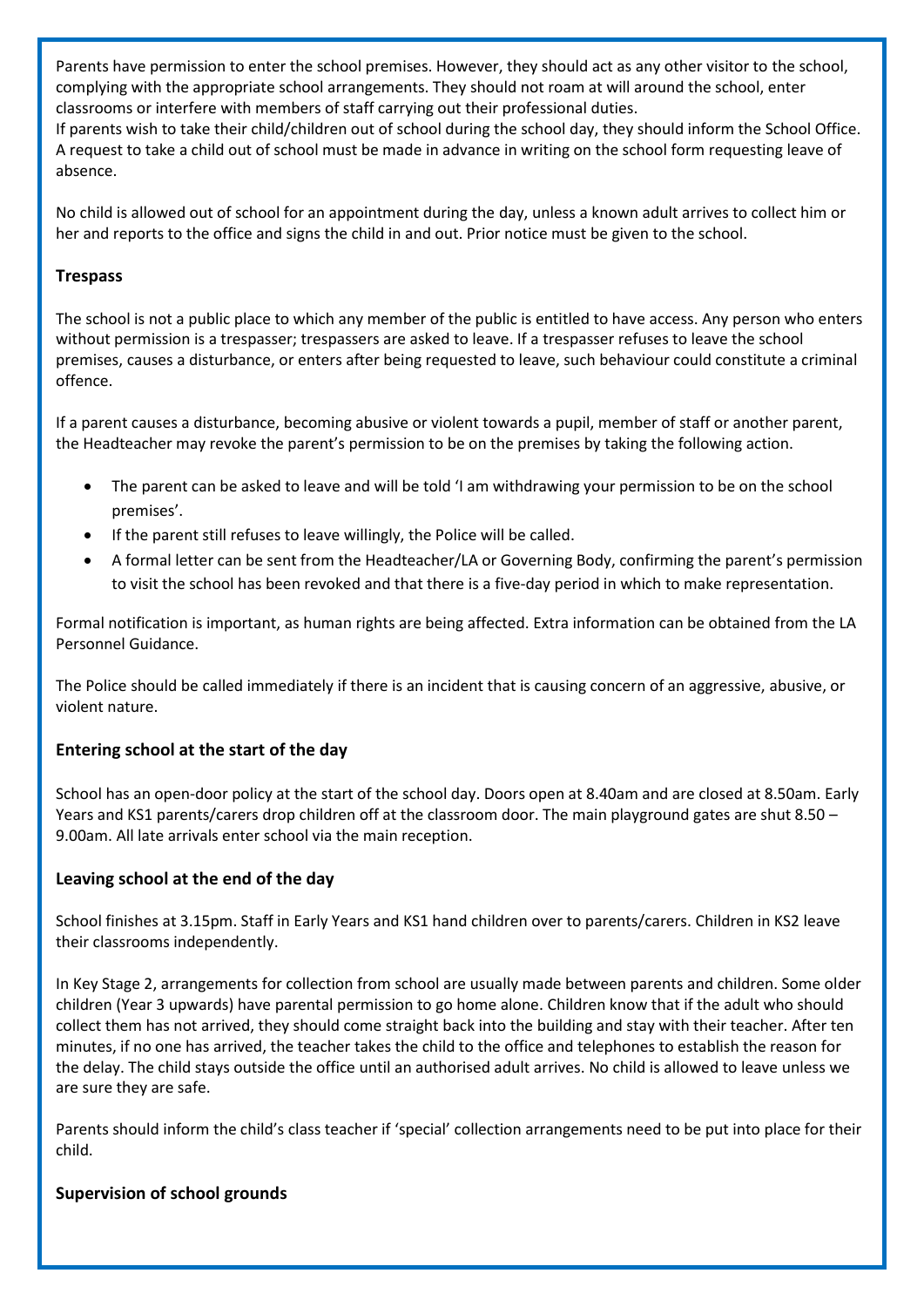School staff take on supervision of children from the moment they enter the school building, between 8.40 – 8.50am. Parents are regularly reminded of this in newsletters and updates.

During the school day, children are supervised at all times when in the playground. Supervision is by teachers and support staff at morning and afternoon breaks and by the MSAs at lunchtime.

#### **Security of personal property**

Children must not bring anything of value to school. Individual staff are responsible for their own property – (please refer to protocol for adults in school).

#### **Security of equipment and cash**

Main items of school equipment, for example computers, TVs are security marked and accounted for on the school inventory. Any cash on the premises is kept in a locked safe.

#### **Security of building and designated key holders**

School opening times during term time are 7.30am – 7.00pm, Monday to Friday

An effective intruder alarm is in operation. This is always set when the school is empty. Security lighting has been installed around the outside of the building. It is the responsibility of class teachers to make sure that their classrooms are secure, the windows closed, and equipment switched off, before leaving the premises.

#### **Site Manager**

The Site Manager is responsible for checking daily that all locks and catches are in working order, that the emergency lighting is working, that the fire alarm has no faults, is tested weekly and that the security system is working properly. The Site Manager is responsible for unlocking the building at 7.30am Monday- Friday during term time. Before leaving the premises, the Site Manager has a duty to ensure that all windows are closed, that doors are locked and secure, that the security alarm is set and that all gates are locked. In the absence of the Site Manager, this responsibility will be delegated to the Relief Site Manager or Headteacher

#### **Contractors in school**

When contractors are working in the school, the following precautions should be taken:

The Site Manager or Headteacher agrees a convenient time for the work to be completed – out of school time if possible – and school staff should be made aware of the work taking place and the Health and Safety issues. The Site Manager/Headteacher/a member of SLT should check regularly that the work is being carried out safely.

Contractors must report to the reception area on arrival and before leaving, signing in and out. When on the school site, school badges should be worn at all times. Contractors should complete maintenance logs, when appropriate.

Contractors should take extreme care with building materials, ladders, tools, and any other equipment. Health and Safety standards should be observed throughout the period of the contract. On completion of the contract, any relevant documentation should be obtained, for example electrical test certificates.

#### **Access outside school hours and lone working**

On occasion, staff or contractors require access to the school out of normal school hours, in the evenings, at weekends and in the holidays. Access out of normal hours can only be obtained through prior arrangement with the Site Manager. The Headteacher to be informed when appropriate. The school is aware that some staff are working on the premises before and after school and their security has to be safeguarded.

No person should be in school on their own, if at all possible. Occasionally, this may be unavoidable for designated key holders. In such cases, all the doors should be locked, with the exception of emergency exits, prior to lone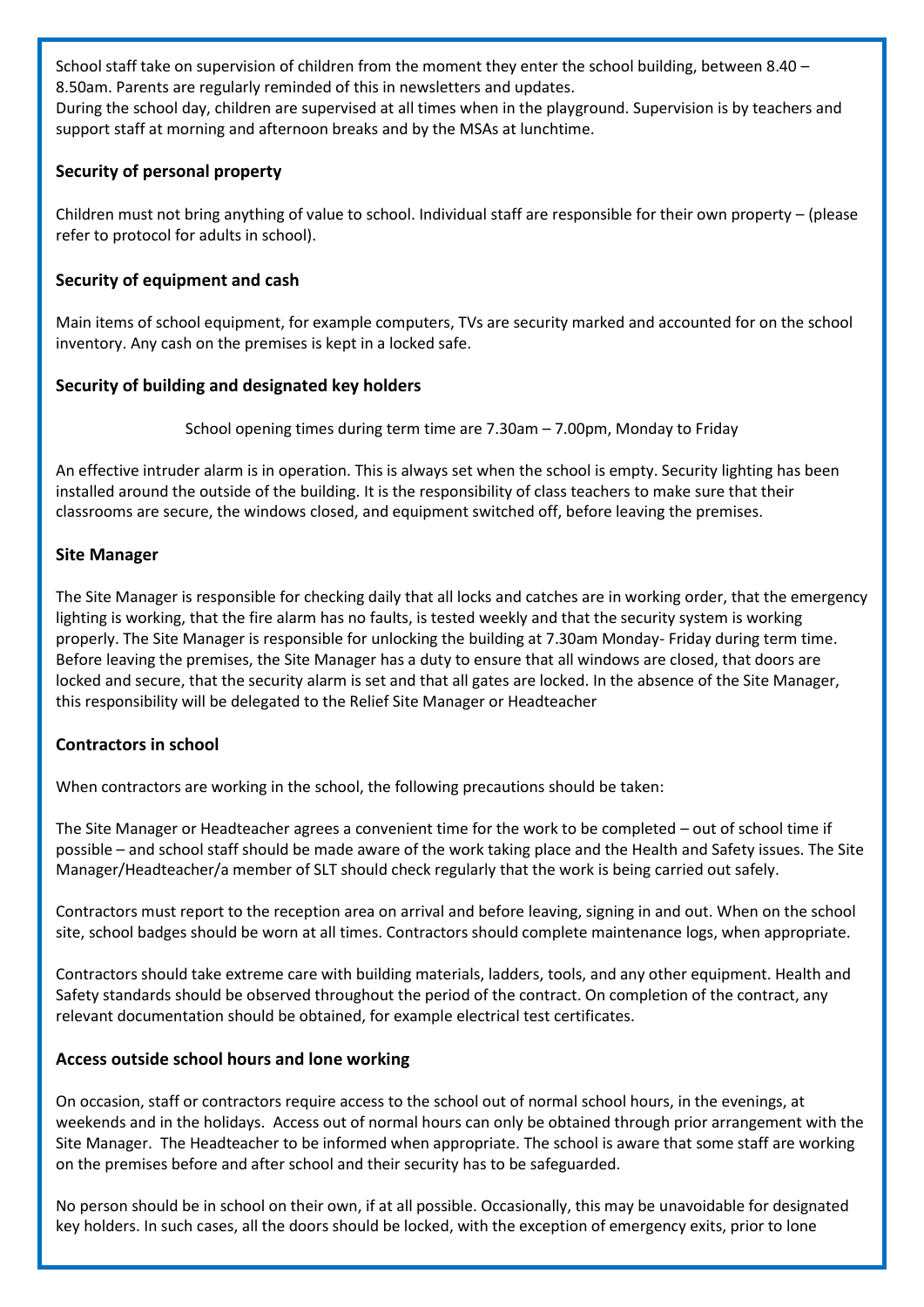working and the staff member should carry a mobile phone with them, at all times. Line managers should always be notified in advance of lone working and should be contacted by telephone (not text) as soon as the key holder has secured and left the premises. The Headteacher will always notify the Site Manager or another key holder.

### <span id="page-9-0"></span>**Risk Assessments**

It is a legal requirement that risks to health and safety should be controlled wherever possible through risk assessments. These are therefore conducted at Lord Deramore's School following LA recommended procedures (using the EVOLVE Educational Visit Approval System where applicable). This covers all identified risks to our pupils, staff, buildings, grounds and in our daily routines and at all school events.

#### **Completion of Assessments**

Assessments are conducted by the Headteacher, Senior Managers or staff involved in activities/educational visits. Assessments need to be carried out by personnel who have the responsibility to ensure that the recommendations are implemented.

#### **The Nature of Risk Assessments**

Assessments identify significant risks and prescribe risk control measures. Effective risk assessment involves asking and answering the following questions:

- What hazards are we faced with?
- Who might be affected?
- How can the risks be reduced to an acceptable level?
- Can effective measures be implemented now?
- If not, what contingency plans can be put in place?

Each assessment is written up on a standard proforma.

#### **Frequency of Risk Assessments**

Assessments are normally annual, however in the event of a school visit or event, the assessment will take place prior to the visit/event. Some high-risk areas may require more frequent checks.

As part of a termly health and safety audit risk assessments will be carried out on a rolling basis as follows:

| Autumn Term | Inside school, outside the school building and school grounds |
|-------------|---------------------------------------------------------------|
| Summer Term | Off-site                                                      |

The Inside school area will be the most numerous, accordingly the assessments may continue into the spring term.

#### **Report Results**

The results of the termly audit will be reported to the Finance committee of the Governing Body. The information will then go to the full Governing Body. An annual report is completed at the end of the school year.

#### **Reporting Procedures**

All staff are aware of the need to report a new hazard as soon as it is identified to the Health and Safety representative or the Headteacher. All staff in turn are notified immediately of a new hazard and the procedure in place to deal with it.

#### **Display of Risk Assessments**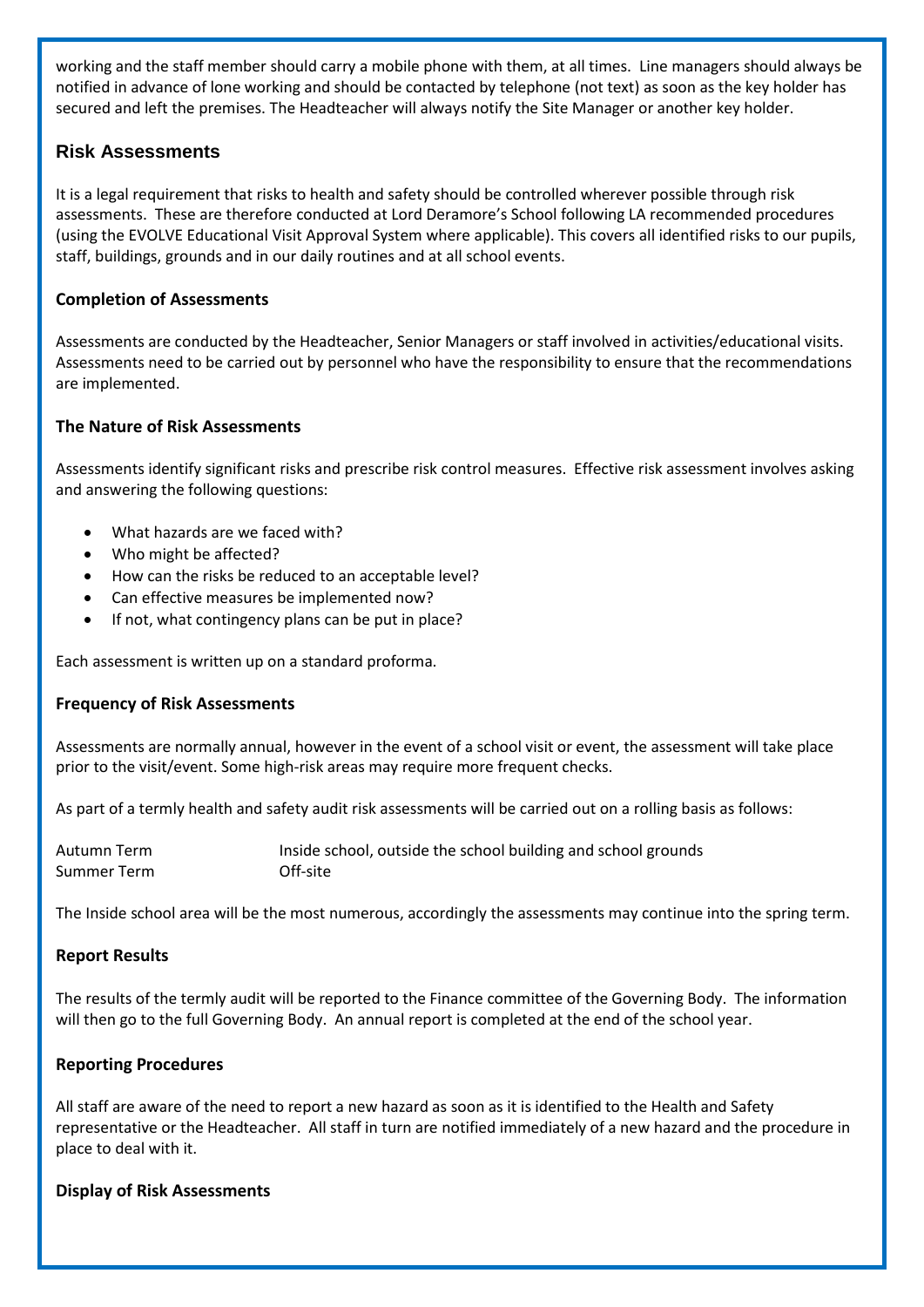When a hazard is identified it is written on the staff whiteboard and site manager's whiteboard. Assessments for specific places such as the boiler room, cleaning cupboard and resource area are displayed where they apply. General risk assessments and procedures are located in a folder in the staff room, with sign-off sheets to track which staff have read which risk assessments and when.

## <span id="page-10-0"></span>**Policy for Educational Visits, Outdoor Learning and Adventurous Activities**

## Introduction

This policy sets out the establishment procedures within which all employees must operate. Further details can be gained by referring to the Employer Policy as detailed in Section 2.

Every young person should experience the world beyond the classroom as an essential part of learning and personal development, whatever their age, ability or circumstances.

Learning beyond the classroom is the use of places other than the classroom for teaching and learning. It is about getting children and young people out and about, providing them with challenging, exciting and different experiences to help them learn.

It is about raising achievement through an organised, powerful approach to learning in which direct experience is of prime importance. This is not only about what we learn but importantly how and where we learn. It is not an end in itself but rather a vehicle to develop the capacity to learn. Good quality learning beyond the classroom adds much value to classroom learning.

## 1. Scope and responsibilities

This policy applies to all educational visits, outdoor learning and adventurous activities carried out with young people. It does not apply to work-experience placements, work related learning or alternative provision.

The Headteacher has appointed Educational Visits Co-ordinators. They will have the training and experience to enable them to competently discharge their responsibilities as listed in The Employer Policy.

The Educational Visits Co-ordinators are: Eleanor Jones and Mark Richards

Administrative tasks will be carried out by: Eleanor Jones

## 2. Establishment policy and procedures

The Lord Deramore's Primary School Policy for Educational Visits, Outdoor Learning and Adventurous Activities is the employer's policy. Specific local procedures will be in line with, but not duplicate this policy.

Where there is conflict with non-statutory guidance or advice from other sources the employer policy will take precedence with clarification sought from the Headteacher, and if required from North Yorkshire Educational Visits Advisory Service.

#### Consent

Routine acknowledgement: Whilst it is not a legal requirement to gain parental consent for curriculum activities, written acknowledgement will be gained on enrolment for routine local visits and activities which are a part of our normal educational provision during the school day and information regarding the nature of the types of visit will be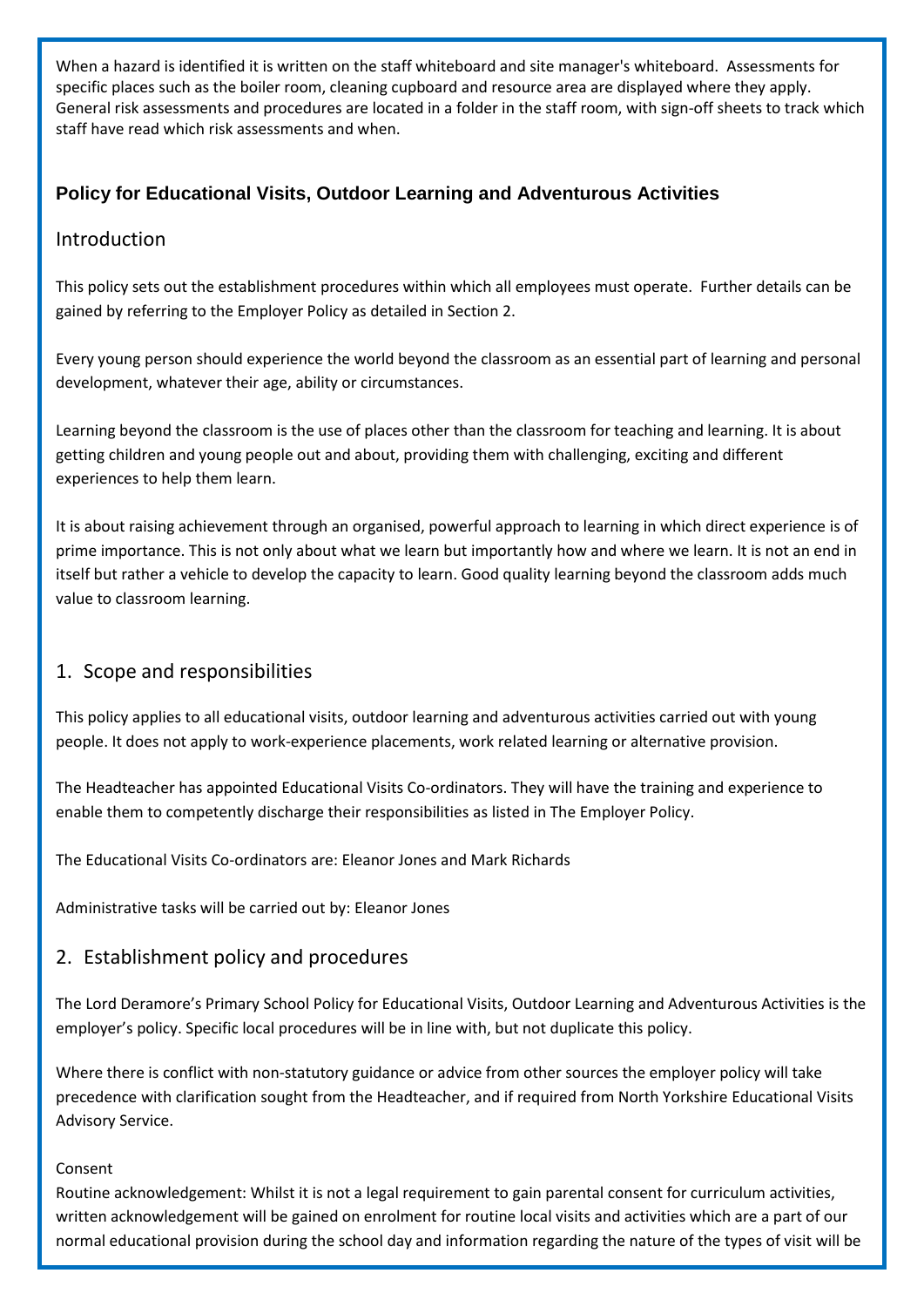with the acknowledgment request and also via ParentPay. We will always aim to fully inform parents by via ParentPay of the nature of each visit, activity or series of a similar nature, remind parents that they have acknowledged this, and give opportunity to update information and emergency contact details. On occasions a curriculum opportunity may become available at short notice and we will always aim to notify parents that their child will be offsite but this may not be possible.

Non-routine consent: Written consent, which may be electronic via ParentPay, will be gained on enrolment for those visits which are non-routine visits and activities and those visits which fall outside of normal hours. We will fully inform parents by ParentPay of the nature of each visit, activity or series of a similar nature.

Specific consent: Written consent, which may be electronic via ParentPay, will be gained for every individual visit, activity or series of a similar nature which involve a higher level of risk including but not limited to longer journeys, residential visits and adventurous activities. We will fully inform parents by ParentPay of the nature of each visit, activity or series of a similar nature.

Medical information: We will use the medical information on record in our Student Information Management system alongside any updated information which parents will be given the opportunity to provide for most visits and activities. Where visits or activities involve a higher level of risk it may be appropriate for separate medical information and consent forms to be completed.

#### Staff competence

Records will be kept of induction, training, relevant qualifications and competence using the 'My Details' section of Evolve.

To ensure sustainability of important visits deputy leaders will be appointed in order that contingency plans can be put in place should a visit leader be indisposed.

#### EVC Training

The Educational Visits Co-ordinator will attend appropriate training and revalidation as required by the employer.

#### Visit Leader Training

Visit leaders will be approved by the Headteacher and will have attended appropriate training as required by the employer.

#### 3. Planning and approval procedures

Visit leaders should follow the employer policy, establishment policy, guidance, local procedures and standard assessments of risk.

Risk management is a vital part of planning and assessing benefits and risk associated with visits and activities. Sensible risk management relates to identifying significant hazards and mitigating against risk through appropriate control measures. It is not a paperwork exercise but a dynamic process before and during a visit or activity in order that young people can be kept safe from harm. At Lord Deramore's Primary School we have identified a Local Learning Area which includes all the places that we visit and the activities that we undertake routinely. Details of our Local Learning Area are contained within the appendix which includes generic risk assessment. Wherever the need arises additional risks and significant findings will be recorded using event specific risk assessment.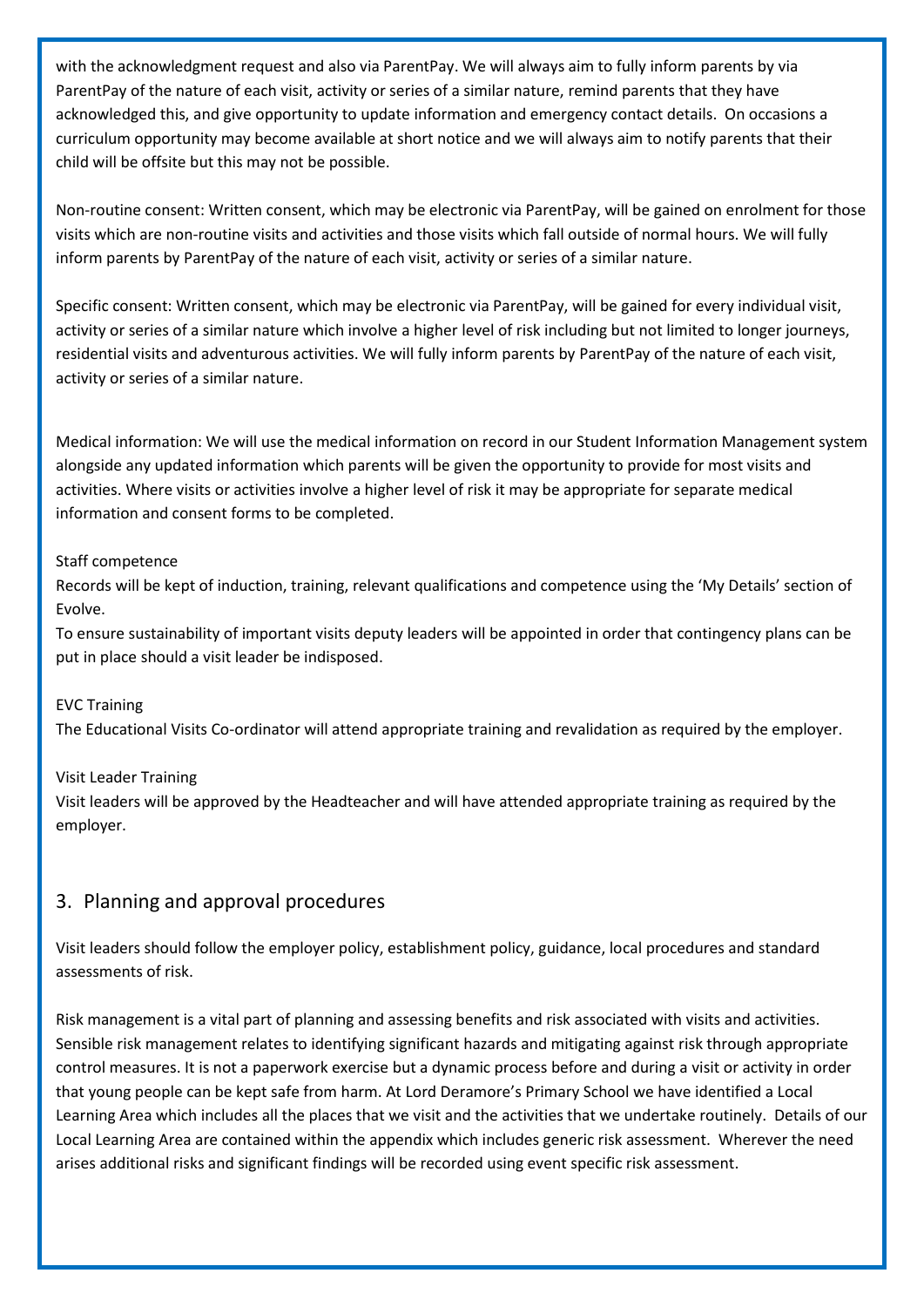External providers: Wherever possible visit leaders will gain credible assurances of health & safety management systems and quality provision through a Learning Outside the Classroom Quality Badge. Alternatively assurances will be gained through a Provider Statement as detailed in the employer policy

## 4. Visit Planning and Management System

Evolve is the CYC web-based system used to facilitate the efficient planning, management, approval and evaluation of visits. All staff that lead or accompany visits can access their own account which is set up by the Educational Visits Co-ordinator.

The default option is a day visit within the United Kingdom. Visits can be further categorised as follows:

- On-site or local learning area
- Joint visit
- Overseas
- Residential
- Adventurous (provider led)
- Adventurous (self-led)

Visits will be recorded as detailed in the summary table below.

Approval of visits will be made as detailed below. Initial approval in principal will also be gained as required in the employer policy.

Governing Body: The governing body has a strategic role to set the vision and direction of the school and has responsibility for its educational and financial performance. To enable this it will hold the Headteacher to account by oversight of learning beyond the classroom opportunities to ensure that the educational experiences are of high quality, that best value is obtained and financial regulations are adhered to.

Adviser: Visits abroad and all self-led adventurous activities regardless of location. (As detailed in guidance).

Headteacher: Visits abroad, all adventurous activities, residential visits and non-local day visits

Educational Visits Co-ordinator: Local walking visits, bike ability training, local sports fixtures and local swimming visits

Visit planning approval summary table for Lord Deramore's Primary School:

|                         | Planning/Recording        | <b>Risk Management</b>        | Final Approval |
|-------------------------|---------------------------|-------------------------------|----------------|
|                         | Process                   |                               |                |
|                         |                           | LLA risk management           |                |
| On-site/Local Learning  | Complete Local Area Visit | supplemented by specific      | EVC/Head       |
| Area                    | on Evolve                 | documentation where           |                |
|                         |                           | necessary                     |                |
|                         |                           | School risk manages           |                |
| Day Visit outside Local | Recorded on Evolve        | journey and non-provider      | EVC/Head       |
| Learning Area           |                           | led activities using LLA risk |                |
|                         |                           | management                    |                |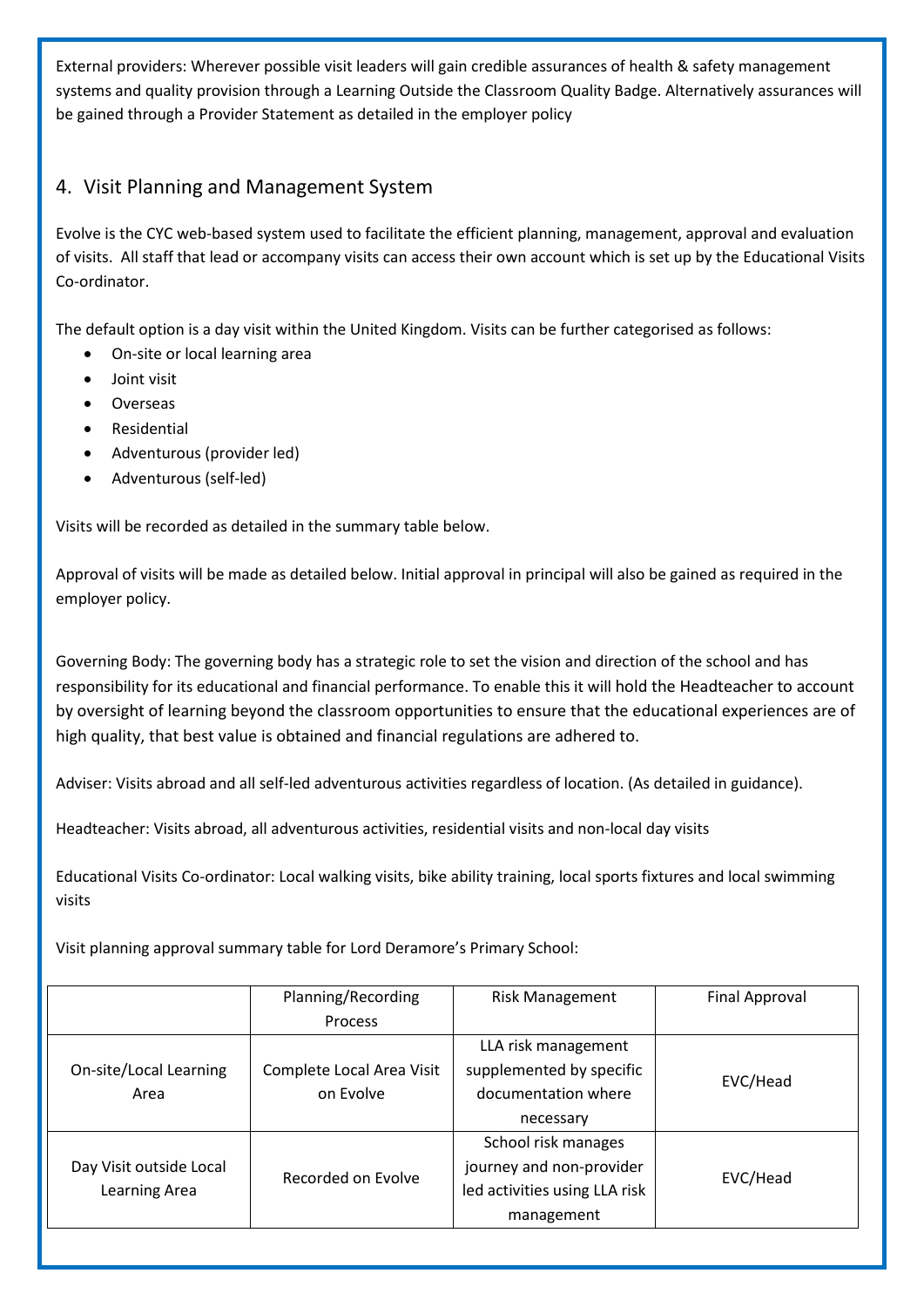|                         |                    | supplemented by specific      |         |
|-------------------------|--------------------|-------------------------------|---------|
|                         |                    | documentation where           |         |
|                         |                    | necessary                     |         |
|                         |                    | LLA risk management and       |         |
| Overseas                | Recorded on Evolve | supplemented by specific      | Adviser |
|                         |                    | documentation necessary       |         |
|                         |                    | LLA risk management and       |         |
| Residential             | Recorded on Evolve | supplemented by specific      | Head    |
|                         |                    | documentation necessary       |         |
|                         |                    | Provider risk manages         |         |
|                         |                    | activities                    |         |
|                         |                    | School risk manages           |         |
|                         |                    | journey and non-provider      |         |
| Adventure, provider led | Recorded on Evolve | led activities using LLA risk | Head    |
|                         |                    | management                    |         |
|                         |                    | supplemented by specific      |         |
|                         |                    | documentation where           |         |
|                         |                    | necessary                     |         |
|                         |                    | Local Learning                |         |
| Adventure, self-led     | Recorded on Evolve | Policy/Specific Risk          | Adviser |
|                         |                    | Management                    |         |

## 5. Incident Management

In the case of an incident during a visit all members of staff will follow the establishment's incident management plan as detailed in the appendix.

## 6. Monitoring of visits and procedures

Governors will monitor the implementation of this policy by acting as a critical friend in monitoring the implementation and effectiveness of the policy.

The Educational Visits Co-ordinator will ensure that there is a system in place for appropriate monitoring of visits and activities.

## 7. Charges for Off-site Activities and Visits

Charges for educational off-site visits and adventurous activities, including charges for visits and transport, requests for voluntary contributions and remission of charges are made in line with DfE guidance. Reference should also be made to the Charging & Remissions Policy.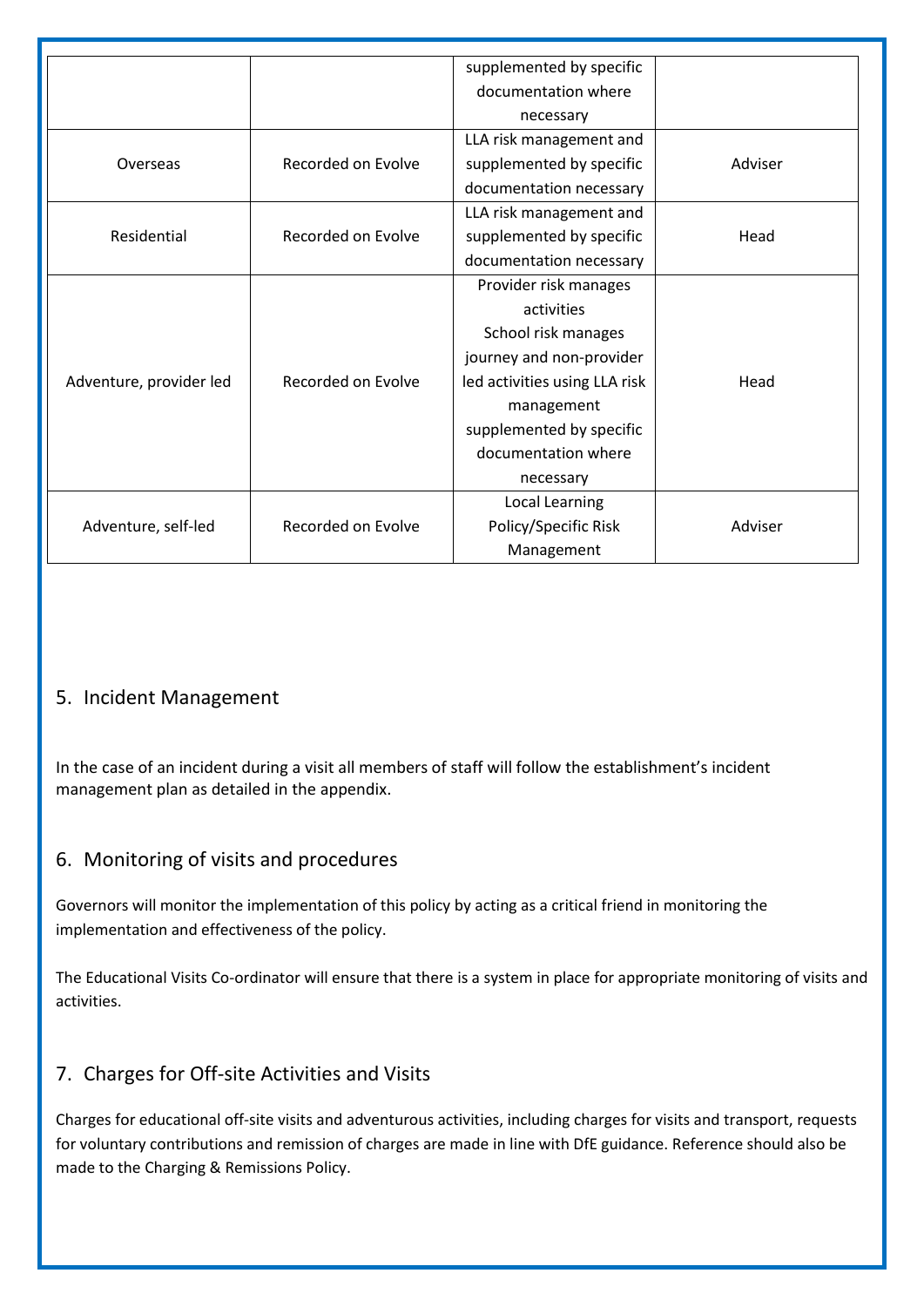## 8. Inclusion & SEND

We endorse the principles for young people of a presumption of entitlement to participate, accessibility through direct or realistic adaption or modification and integration through participation with peers.

We acknowledge that it is unlawful to treat a young person with a protected characteristic less favourably or fail to take reasonable steps to ensure that young people with protected characteristics are not placed at a substantial disadvantage without justification.

We also acknowledge that expectations of staff must be reasonable, so that what is required of them (to include a young person) is within their competence and is reasonable. Reference should also be made to the school SEND Inclusion Policy.

## 9. Safeguarding

Safeguarding procedures should be considered as part of the planning process with additional consideration for residential visits. Visit Leadership Teams should:

- As part of planning, liaise with the Designated Safeguarding Lead (DSL) and other staff to identify any relevant safeguarding issues
- Have access during a visit to the DSL (or trained deputy) either directly or through the Base Contact.

Any volunteers who accompany any visit or activity will be vetted and be directly supervised by a member of staff. If they are to have significant unsupervised access to young people then an enhanced DBS disclosure will be obtained and they will undergo induction and training in their role and responsibilities as detailed in employer and school policies and local procedures. Reference should also be made to the school Safeguarding & Child Protection Policy.

## 10.Insurance

Young people participating in visits and activities will have annual travel insurance provided under an annual Schools Journey Insurance policy. Any differences to this will be notified to parents/carers as appropriate before any consent or payment is made.

## 11.Transport

Careful thought must be given to planning transport to support off-site activities and visits. Statistics demonstrate that it is more hazardous to travel to an activity than to engage in it and staff must follow any specialist guidance provided by your employer.

## **Appendix - Local Learning Area**

Definition: Local Learning Area visits are those visits which happen regularly, within 3 miles of school, and are led by school staff. Sessions run by a provider (e.g. York Castle Museum, York Art Gallery) are NOT classified as Local Area visits.

#### Boundaries

The boundaries of the locality: within 3 miles of the main school site. This area includes the following frequently used venues: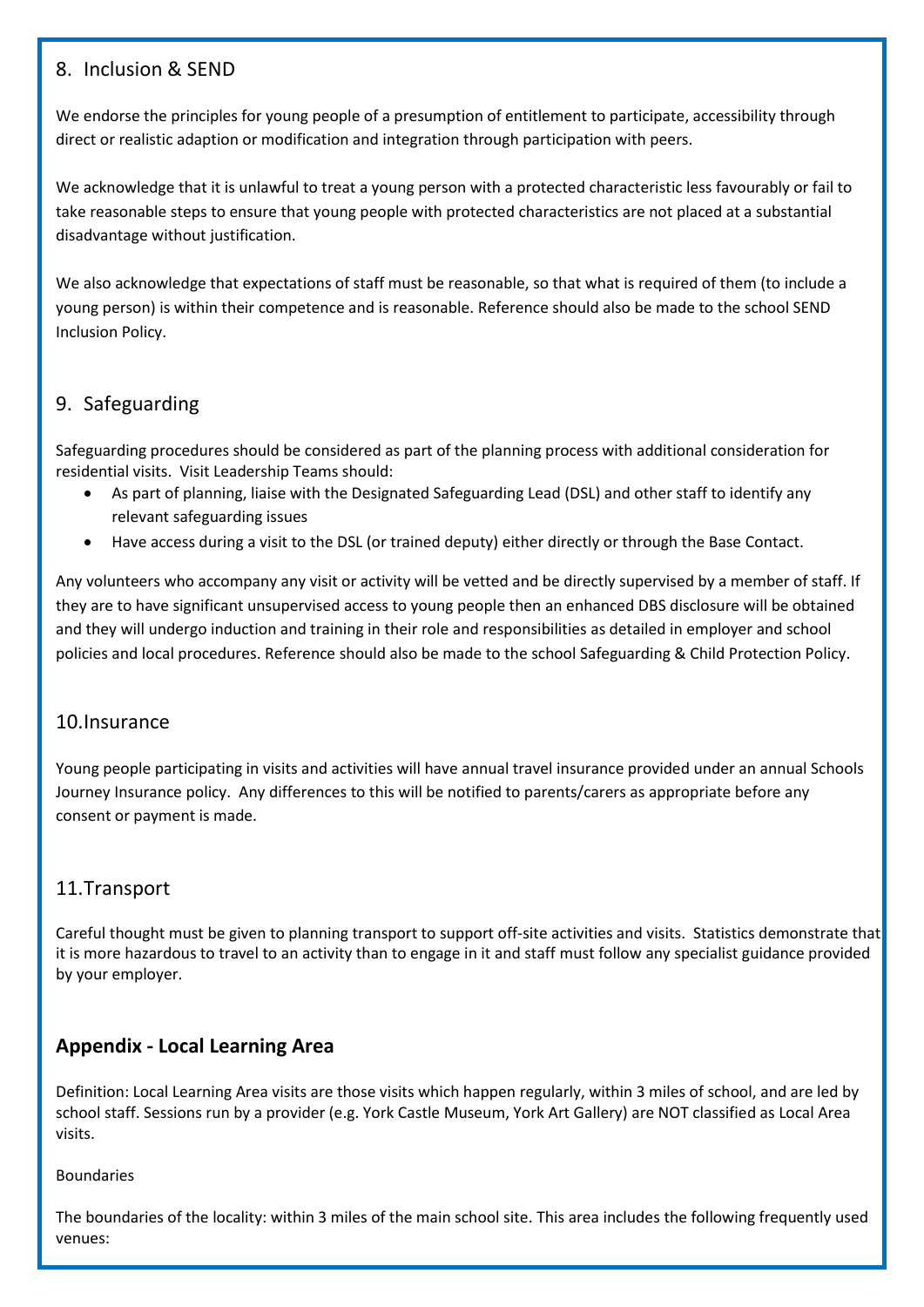- Heslington Church
- Museum Gardens
- Local area litter pick
- Fulford Library
- University of York
- Archbishop Holgate's School
- St Nicholas' Fields

We use our Local Learning Area on a regular basis for a variety of learning activities, and visit leaders are allowed to operate in this area provided they follow the below Operating Procedure.

For schools who still wish to record visits on Evolve but also want to designate their own LLA we have created the On-site enrichment/Local Learning Area option on Evolve which requires the completion of a greatly reduced question set but allows for all visits to be recorded in a single place which can be very useful when running reports on Evolve.

#### **Operating Procedure for visits to the Local Learning Area**

The following are potentially significant issues/hazards within our extended locality:

- Road traffic.
- Other people / members of the public / animals.
- Losing a pupil.
- Uneven surfaces and slips, trips, and falls.
- Weather conditions.
- Activity specific issues when doing environmental fieldwork (nettles, brambles, rubbish, etc).

These are managed by a combination of the following:

- The Head, Assistant Head or EVC must give verbal approval before a group leaves.
- Only staff judged competent to supervise groups in this environment are approved. A current list of approved staff is maintained by the EVC and office.
- The concept and Operating Procedure of the 'Local Learning Area' is explained to all new parents when their child joins the school.
- There will normally be a minimum of two adults.
- Staff are familiar with the area, including any 'no go areas', and have practised appropriate group management techniques.
- Pupils have been trained and have practised standard techniques for road crossings in a group. For primary schools this is easy to do with some simple road markings in the playground – with a little practice this can become drilled and slick, as everyone knows what is going to happen.
- Where appropriate, pupils are fully briefed on what to do if they become separated from the group.
- All remotely supervised work in the extended learning locality is done in 'buddy' pairs as a minimum.
- Pupils' clothing and footwear is checked for appropriateness prior to leaving school.
- Staff are aware of any relevant pupil medical information and ensure that any required medication is available.
- Staff will deposit in the office a list of all pupils and staff, a proposed route, and an estimated time of return.
- A school mobile is taken with each group and the office have a note of the number.
- Appropriate personal protective equipment is taken when needed (eg gloves, goggles)

#### <span id="page-15-0"></span>**Lost Child**

The safety of our pupils is our priority whilst they are in our care at school. These procedures set out what would happen in the unlikely event of a pupil going missing whilst at school. They form part of our school Safeguarding Procedures.

**Procedures in place to reduce the risk of a missing/lost pupil**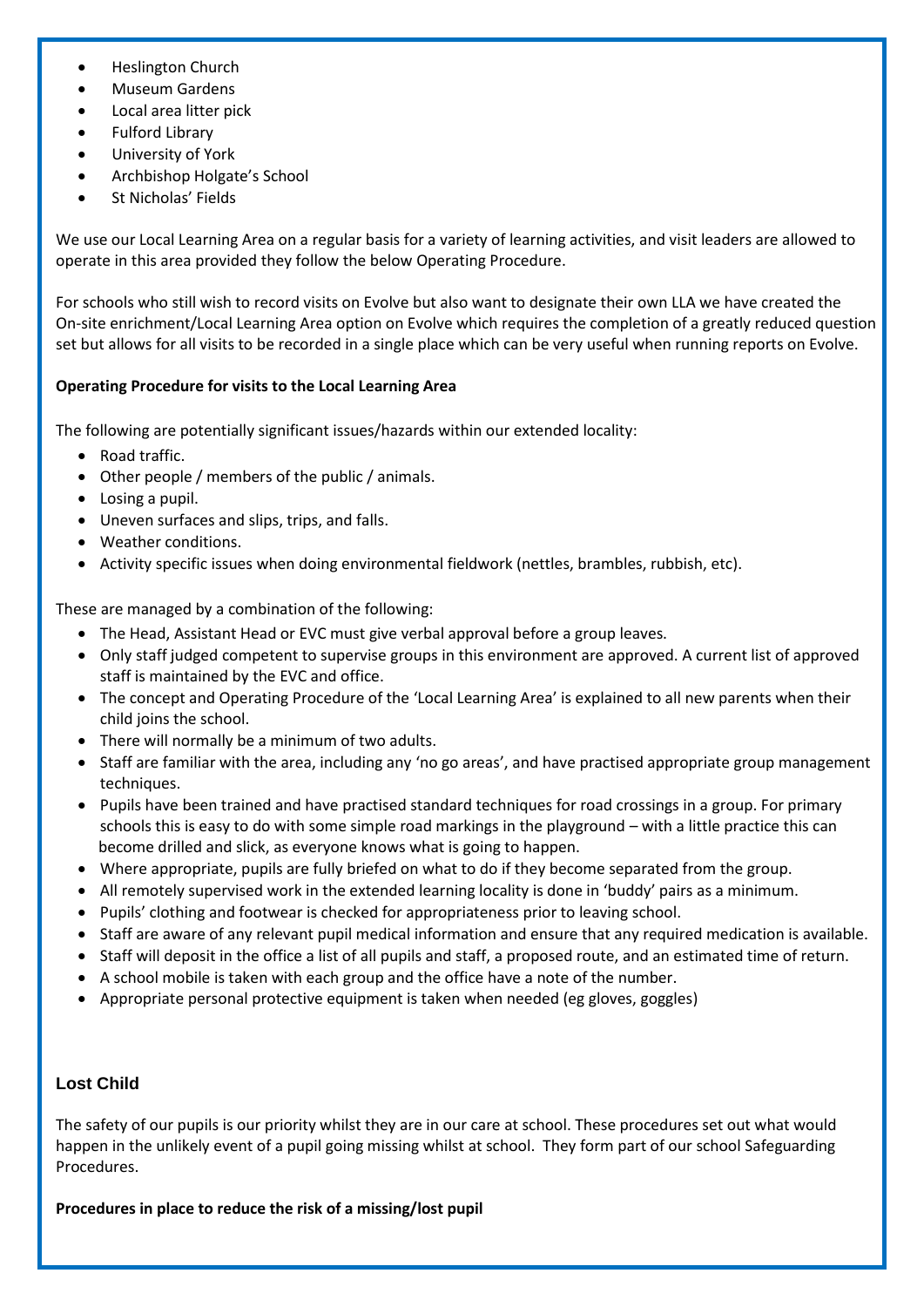#### **During lesson time**

Staff mark registers promptly and accurately mornings and afternoons, any absentees are picked up by the office administrator when registers are returned to the office. The office manager will contact all families of unexplained absentees by 9.30am; all such contact will be documented by the school. Any concerns following this contact will be passed to the Headteacher immediately.

Staff ensure clear sight of pupils at all times when they are working both within and outside the classroom.

All staff must ensure that external gates to any outside area are locked when pupils are playing outside. The exception is the front pedestrian gate to the main entrance of school; this entrance has a camera to monitor access.

If pupils leave the security of the classroom to work in other parts of the school staff should ensure that adequate supervision is maintained at all times and all pupils are accounted for on returning to the classroom.

Updated parent/carer contact details are regularly sought and accurately maintained.

#### **Pupils leaving the site during lesson time**

If a pupil is leaving school during session time it is expected that the family will notify the school office. Teachers will be contacted by our administrative team when the family arrive to collect the pupil. At this time the pupil should be sent by the teacher to the main entrance to meet their family. All pupils leaving the site should be signed out by their family/other adult. On returning pupils will be signed back into school and sent/brought to class.

#### **During break times**

- Staff on duty are outside before the pupils enter the playground.
- First Aid staff are available
- All external gates are locked
- Staff will have sight of all children in the playground.

#### **During lunch times**

- *As above.*
- Any concerns from lunchtime staff should be reported to Rachel Carr who will seek advice as needed.
- If a pupil is going home for lunch they should be sent to the main entrance to be collected by their family/other known adult.
- All pupils leaving the site will be signed out by their family/other adult or, if they are to walk home, by our administrative team.
- On returning to school pupils will be signed back into school.

#### **On the school field**

- The Site Manager will ensure there are no holes in the perimeter fencing on his daily safety sweep.
- Pupils in Foundation Stage and KS1 are escorted to external doors by staff.
- Staff on duty are outside before the pupils enter the playground.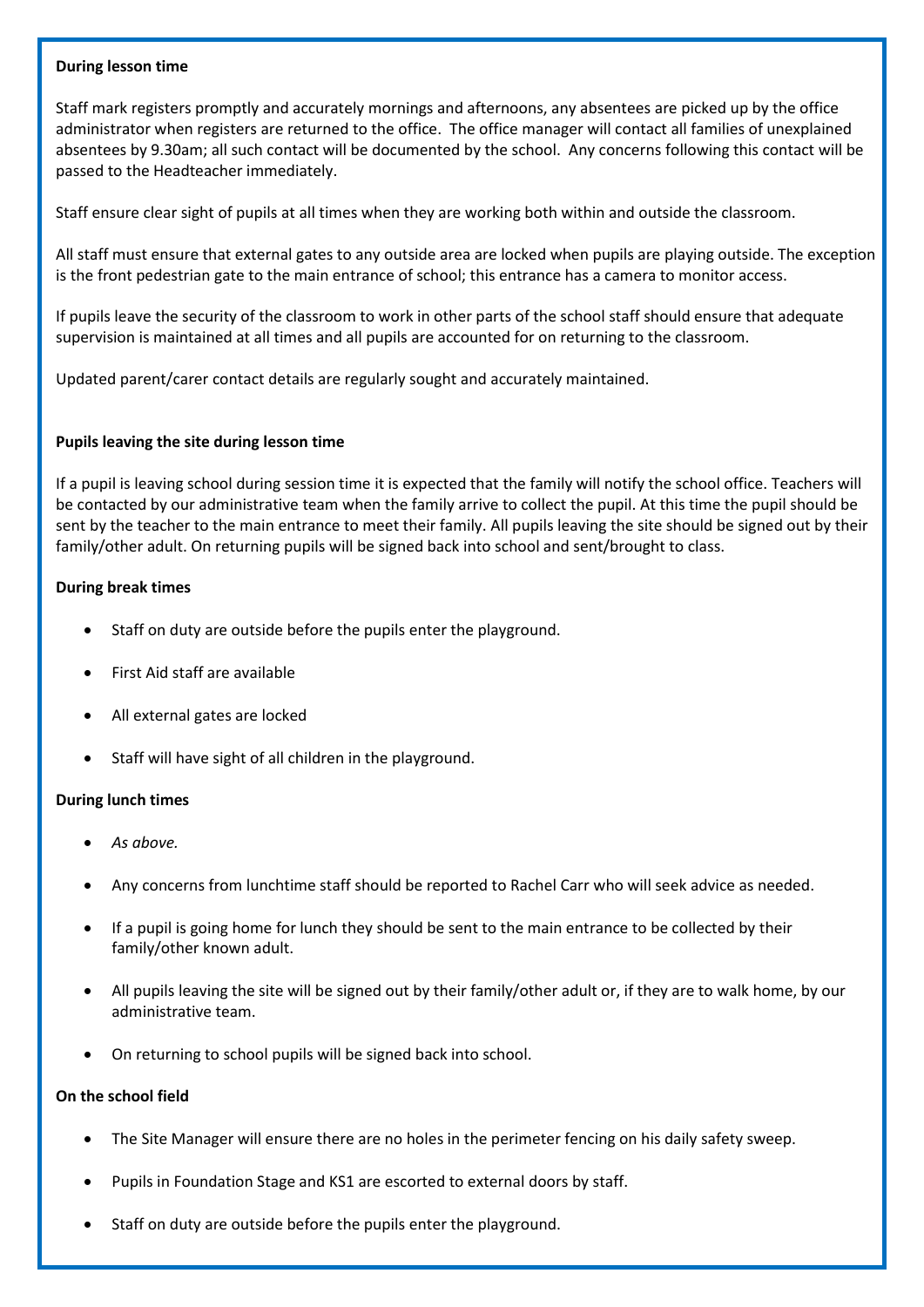- Staff will double check that the field gates are locked shut.
- First Aid staff are available.
- All external gates are locked.
- Staff patrol zones within the field area.
- Staff will have sight of all children on the field.

#### **At the end of the day**

At the end of the day, Foundation Stage and KS1 staff have a teacher/parent/carer handover. In Key Stage 2 classes go straight to the cloakroom to collect their belongings and exit through their external classroom door. Staff should ensure that no pupils are left in the cloakroom or toilet areas.

Children should leave the school in a calm and orderly fashion and dressed in accordance with school policy, that is in school uniform unless they are leaving to represent the school in a sporting event or are attending an after school sports club.

If a pupil is not collected by their family/known adult they should return to the classroom with the class teacher and wait, this falls into daily directed time for teaching staff.

If the teacher is leading an after school club the pupils should remain with the teacher of the parallel year group class or the phase leader. If this is not possible the teacher should accompany the child to the school office where arrangements for their collection/safety will be made.

If by 3.30pm the pupil has not been collected the teacher should ask a member of the administration team to make contact with the family.

#### **In After school club/at sporting events**

Leaders of after school/lunchtime clubs are DBS cleared and have a link member of staff with whom they can communicate directly.

On initial letters to families offering the club they are asked to indicate in writing if the pupil attending is to be collected from school or make their own way home.

The Headteacher/club leader/team coach may direct the family to collect the child from the club/sporting event.

#### **Procedures to be followed in the event of a child going missing**

In the event of a member of staff fearing that a child has gone missing whilst at school:

- The member of staff who has noticed the missing child will calmly inform the nearest member of staff to contact the school administrator using the nearest internal phone
- The admin team will then inform the Headteacher or another member of the SLT if the Headteacher is not on site.
- Staff will promptly and calmly round up all pupils to the hall.
- All staff will count and name check all pupils present against the class register.
- If a missing pupil is confirmed one member of staff from each year group will remain in the hall with the pupils - singing/story telling whilst all, other staff thoroughly and systematically check the building for the missing pupil.
- The Headteacher/SLT will be informed immediately if the child is found within the building.